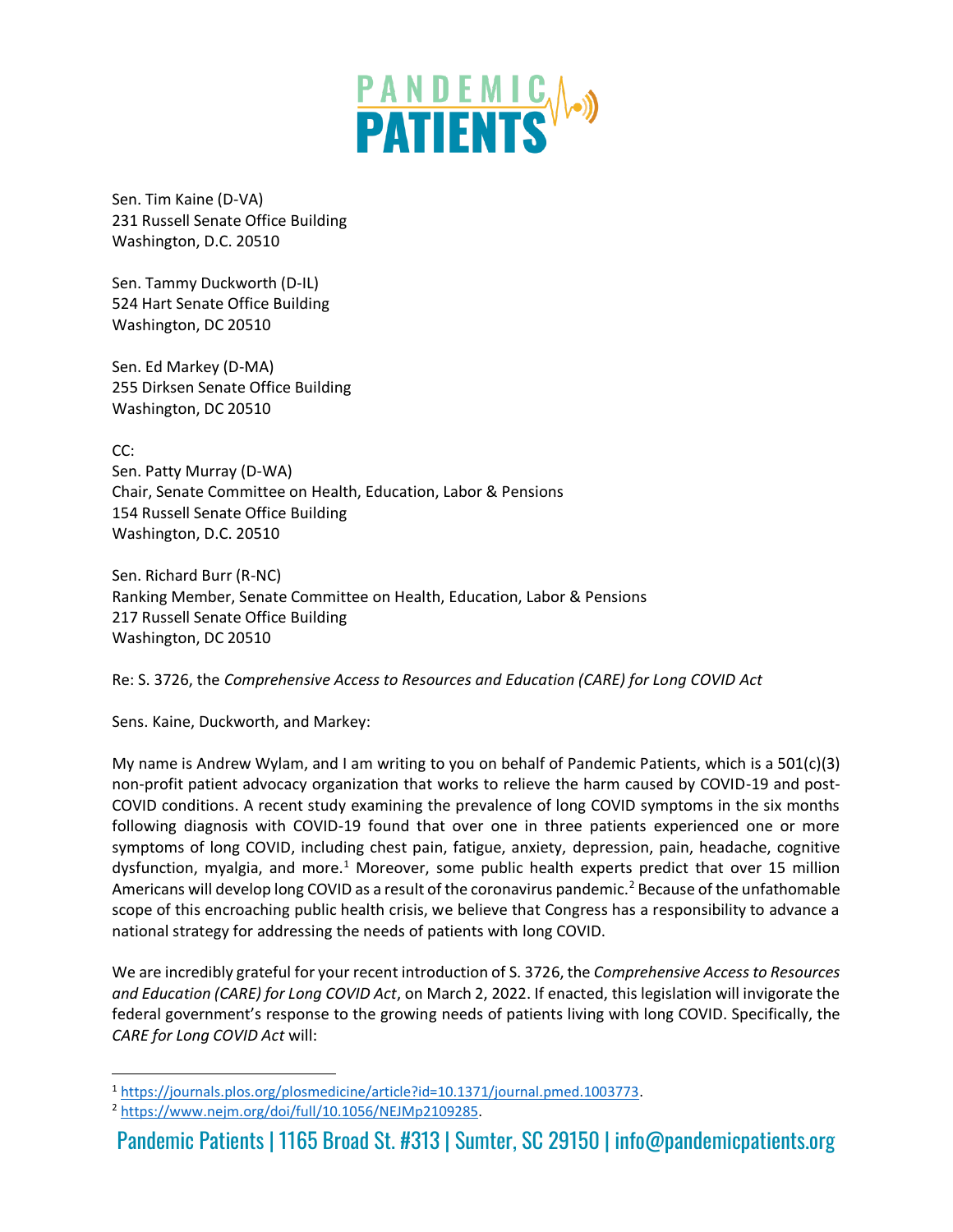- Authorize \$30,000,000 of funding for FY'23 through the Patient-Centered Outcomes Research Trust Fund to improve treatment and outcomes for patients with long COVID, including the creation of a voluntary patient registry (Sec. 2);
- Authorize \$15,000,000 of funding for FY'23 through the U.S. Department of Health and Human Services to conduct or support research related to the US health care system's response to long COVID (Sec. 3);
- Authorize \$30,000,000 for each of FY'23, FY'24, and FY'25 through the U.S. Centers for Disease Control and Prevention to develop and disseminate information to the public regarding long COVID and associated conditions. This funding will also support a health care provider education program that will advance the proficiency of health care providers for treating patients with long COVID and associated conditions (Sec. 4);
- Authorize \$30,000,000 for each of FY'23, FY'24, and FY'25 through the U.S. Department of Health and Human Services to raise awareness about the impact long COVID and associated conditions may have on rights associated with employment, disability status, and education under state and federal law (Sec. 5);
- Authorize \$3,000,000 for FY'22 through the U.S. Department of Health and Human Services to collect data through the Medicaid program and the Children's Health Insurance Program on items and services that are furnished to individuals with long COVID (Sec. 6); and
- Authorize \$50,000,000 for each of FY'23, FY'24, FY'25, FY'26, and FY'27 through the U.S. Department of Health and Human Services to award grants and contracts to organizations that will increase the availability of critical social supports for patients with long COVID, including legal assistance (Sec. 7).

An important feature of this legislation is how it authorizes funding for non-profit organizations like Pandemic Patients to provide services and supports to patients with long COVID. Pandemic Patients stands ready to partner with the federal government to launch these critical programs once robust funding becomes available. However, we feel that Congress should not delay in authorizing the funding for many of these programs. We urge you to consider amending the *CARE for Long COVID Act* by authorizing funding for FY'22 for the activities described in Secs. 3, 4, and 7. Authorizing these funds for FY'22 would allow the federal government to begin addressing the needs of patients with long COVID immediately instead of requiring them to wait until FY'23 for these critical supports to become available.

Additionally, this legislation calls for a multi-agency effort to issue "guidance on PASC and related postviral illnesses and conditions as a disability, including recommendations to streamline the process of applying for benefits through the Social Security Administration." This guidance is critical, as many patients with long COVID have experienced challenges applying for disability benefits through the Social Security Administration.<sup>3</sup> Streamlining the Social Security Administration's disability application process and providing more clarity about disability benefit eligibility criteria for long COVID patients will ensure that more patients will be able to successfully transition into the Social Security Disability Insurance program. Taking steps to provide these safety net resources to long COVID patients will bring muchneeded financial stability to many Americans who are newly disabled and who are experiencing formidable challenges after leaving the workforce.

<sup>3</sup> [https://www.washingtonpost.com/business/2022/03/08/long-covid-disability-benefits/;](https://www.washingtonpost.com/business/2022/03/08/long-covid-disability-benefits/) [https://www.morningbrew.com/hr/stories/2021/10/20/prepare-for-a-tsunami-of-long-covid-disability-claims.](https://www.morningbrew.com/hr/stories/2021/10/20/prepare-for-a-tsunami-of-long-covid-disability-claims)